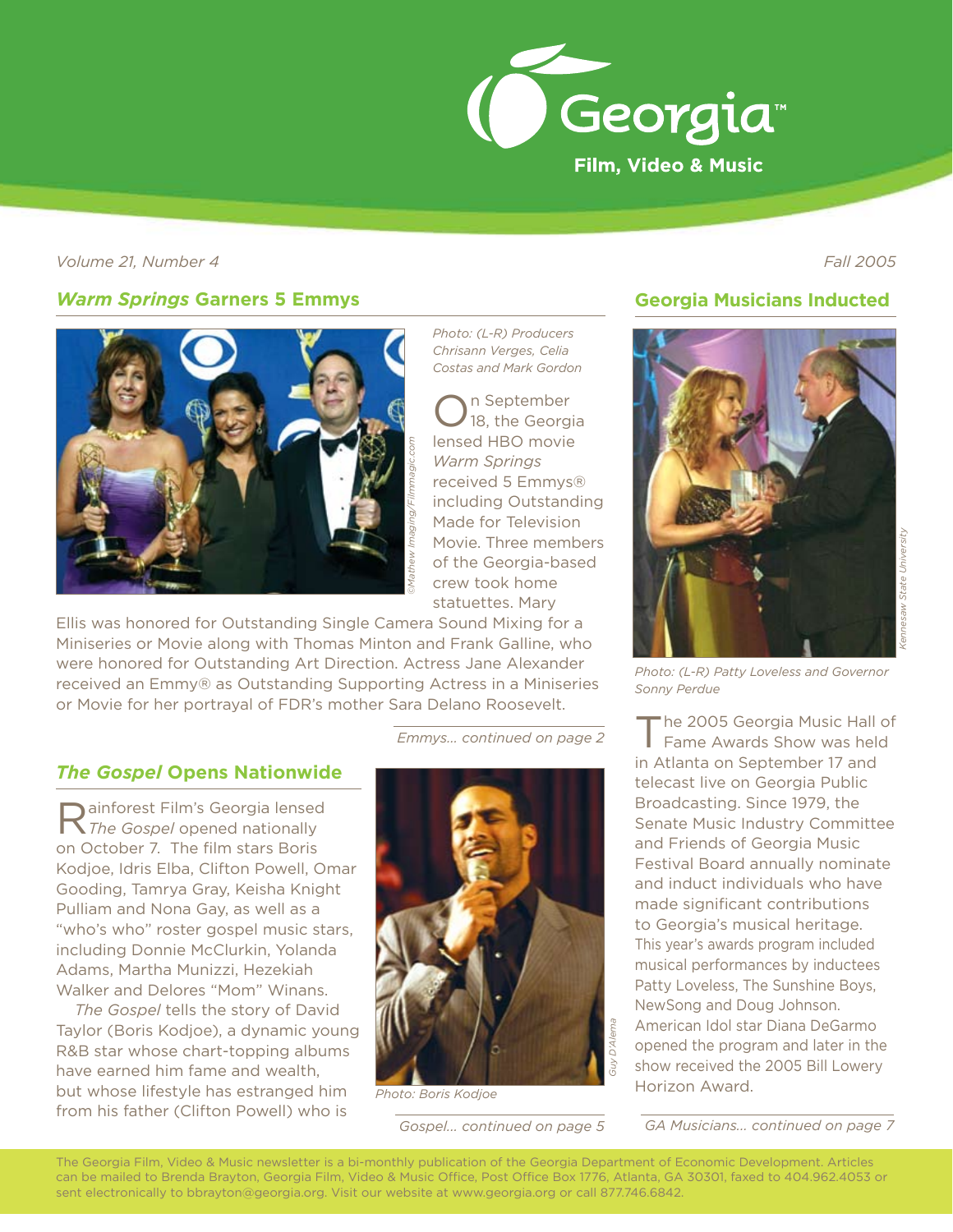

*Photo: Gordon-Lee Mansion at dusk*

# **FEATURED LOCATION: Gordon-Lee Mansion Chickamauga**

The Gordon-Lee Mansion is a historic antebellum plantation house located in Northwest Georgia in the town of Chickamauga. Set on seven manicured acres, lined with elms and maples, the grounds feature a formal English and southern vegetable garden.

The mansion is the only structure left standing that was used during the Battle of Chickamauga. It was built in 1847 by Mr. James Gordon who purchased 2500 acres in 1836 from settlers who had won the acreage in the Cherokee Land lottery. The mansion has been restored and furnished with museum quality period antiques of Federal, Empire and early Victorian origin, oriental floor coverings, and crystal and brass chandeliers. For a historical chronology of the mansion visit www. gordonleemansion.com.

> **In Memoriam** Scott Stephens "Prop Master Extraordinaire" 1957-2005

### **Purple Ribbon for Big Boi**

 $\Box$  ig Boi, best-known as one-**Thalf of the hip-hop superduo** OutKast, will release at least two albums this year on the Purple Ribbon custom label through Virgin Records. The first releases under the arrangement will include a new album by Top 3-charting Southern rapper Bubba Sparxxx. Also a Purple Ribbon All-Stars compilation album that will be previewed by the bumping posse track "Kryptonite," from the Purple Ribbon All-Stars featuring Big Boi, Killer Mike, C-Bone and Rock D, as well as the electronic R&B dance tune "U Got Me" by Scar featuring Big Boi.

"Big Boi is a champion of creative daring," Virgin chairman/CEO Matt Serletic commented. "His originality and ambition is obvious in the



*Photo: Big Boi*

phenomenal ten-year trajectory of his band OutKast -- and in the atmosphere of freedom and out-of-the-box thinking that are his trademarks. All of his fans here at Virgin are delighted to work with him and be a part of his revolutionary musical vision."

Jermaine Dupri, president of Virgin's urban music added, "I'm happy to have a situation where I can work with Big Boi. Not just because we're both from Atlanta, but because of his creativity, his musical ear and his ability to find new talent. His association with Virgin will add to the excitement that I'm bringing to the label."

Purple Ribbon is named for the awards taken home by Big Boi's successful Atlanta-based dog breeding business. "I want to call Virgin home," said Big Boi, "and Purple Ribbon is the means for me to do that."

#### *Emmys... from page 1*

*Warm Springs* was also honored with the Emmy® for Outstanding Music Composition. The film was nominated in 16 categories.

*Warm Springs* chronicles President Franklin Delano Roosevelt's first years after contracting polio in the early 1920's and the unplanned course that discovery charted him and his wife Eleanor upon, eventually leading to the White House. The film was produced by Celia Costas, Mark Gordon and Chrisann Verges and directed by Joseph Sargent.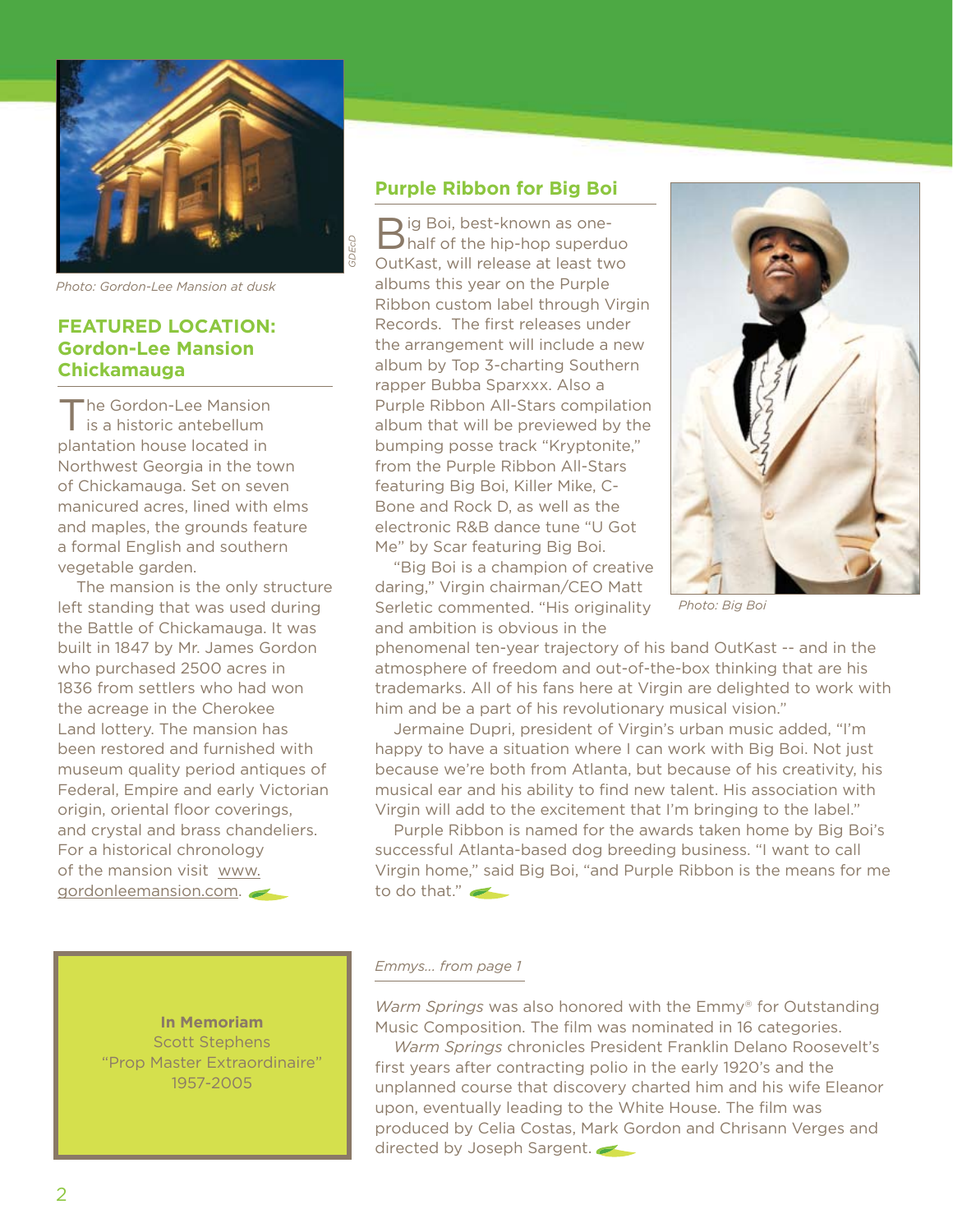



# **Making Dreams Come True in Georgia**

 $\blacksquare$  he hopes and dreams of deserving people in towns all across America come true in *Three Wishes*, NBC's new unscripted series starring GRAMMY® Award-winning recording artist Amy Grant ("Rock of Ages…Hymns & Faith"). The one hour show that was recently named one of the "most

#### *Photo: Amy Grant*

promising" new series for fall by Entertainment Weekly, features Grant leading contributors Carter Oosterhouse (*Today, Trading Spaces*), Eric Stromer (*Clean Sweep*) and Diane Mizota (*Trading Spaces: Boys vs. Girls*) to communities around the country to grant wishes. The cast and crew of *Three Wishes*  recently filmed an episode in Covington, Georgia that will air later this year.

Grant has sold over 25 million records worldwide, won five GRAMMY® Awards and numerous Dove Awards, including "Artist of the Year" four times. She has performed everywhere from the White House to the Grand Old Opry. Grant has had 10 Top-40 pop singles, 17 Top-40 adult contemporary tracks and a string of contemporary Christian chart-toppers.

Andrew Glassman (*Average Joe 1-4*) and Jason Raff (*Average Joe: The Joes Strike Back*) are the executive producers of the series for Glassman Media and NBC Universal Television Studio.

## **Global Opportunities at 2005 Cineposium**

he Association of Film Commissioners International (AFCI) Cineposium celebrated its 30th Anniversary in Glasgow, Scotland in August, welcoming more than 200 film commission members, speakers and sponsors from three dozen countries. This marked the highest attendance ever of member countries.

The Film Commission Fundamentals and Cineposium program featured awardwinning producers and directors discussing production needs, as well as film commissions talking about production successes and challenges. Academy® and

BAFTA-award winning producer/ director Kevin MacDonald (*Touching the Void*) and producer Jim Van Wyck (*Lemony Snicket's A Series of Unfortunate Events*) anchored Cineposium's speaker lineup.

Greg Torre, director of the Georgia Film, Video & Music Office believes the annual event continues to provide relevant and beneficial information to the state's entertainment office. "While the recruitment of motion picture and television projects is highly competitive, AFCI member organizations have found that more is to be gained from the sharing of information and best practices than not. This forum provides valuable

networking opportunities for film commissions and offices from around the world to discuss incentive development and implementation, economic impact models, marketing challenges and general problem-solving."

The Glasgow Film Office and Scottish Screen hosted FCF/ Cineposium 2005. Lenny Crooks, director of the Glasgow Film Office said film commissions are the unsung heroes in film/video production. "In an industry that is associated with glamour and prestige, these are people who always work behind the scenes but without whom the jobs of producers, directors and actors would be impossible," Crooks said.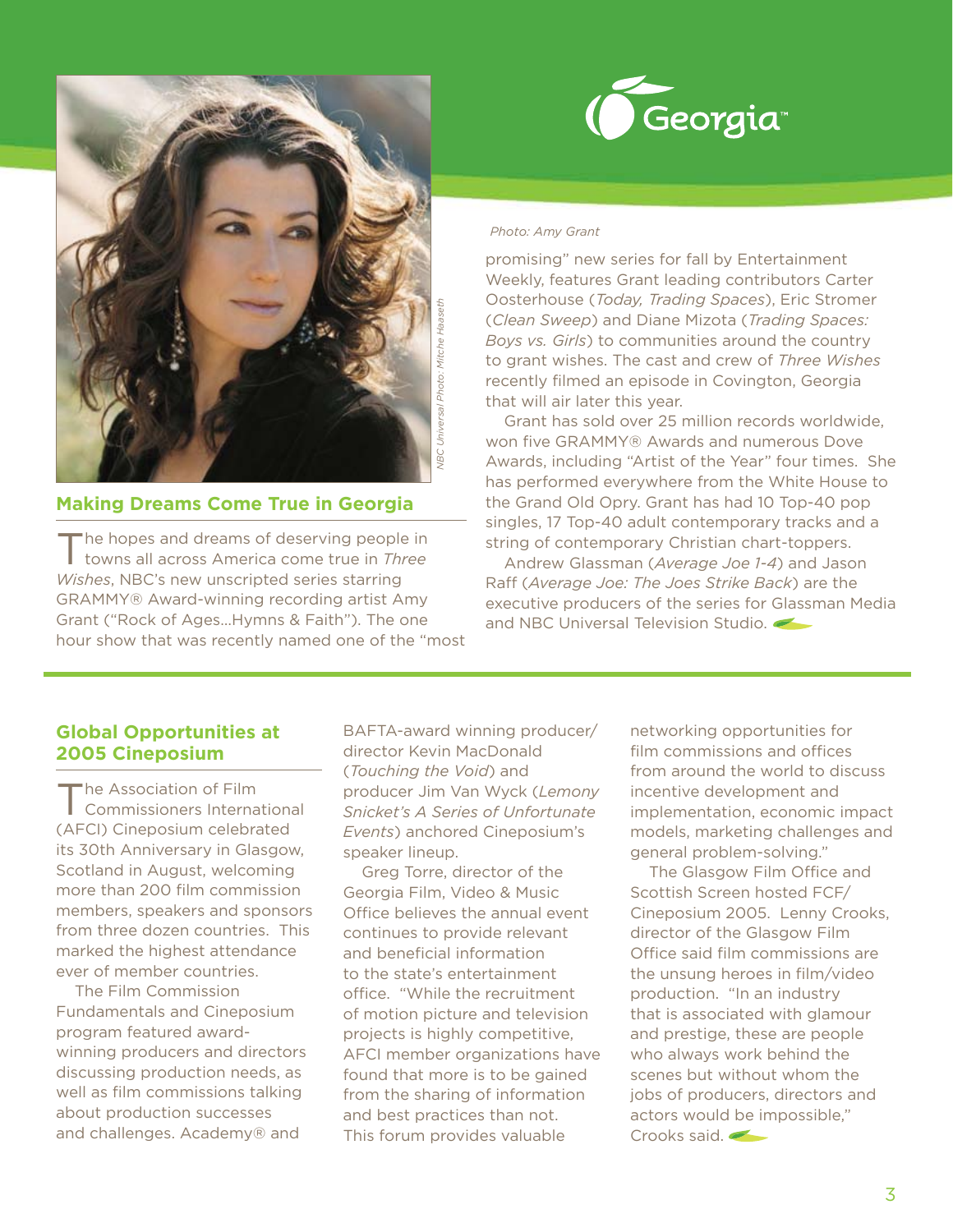

*Photo: (L-R) Sean Patrick Flanery and Emily Carpenter*

## *Crystal River in Post*

The independent feature film *Crystal River* starring Sean Patrick Flanery (*The Boondock Saints, Powder*) and Emily Carpenter (*Southern Heart*) was shot this past summer in Atlanta, Acworth and Kennesaw. The film is currently in post-production.

Emily Carpenter and Brandon St. Cyr of Spring Street Films produced *Crystal River*  along with Jamie Collins Doss of The Isaac Group and Amy McGary (*The Adventurs of Ociee Nash*). The film is the directorial debut of Brett Lever who won the Coca-Cola Refreshing Filmmakers Award in 2005.

*Crystal River* tells the story of a married woman who, grieving her inability to have children, finds comfort and healing in her friendship with another man. It is about discovering grace in darkness and the unexpected places we find healing.

The film's official website is www.crystalrivermovie.com.

#### *Gospel... from page 1*

the Bishop of his hometown church. When David learns his father is ill and near death, he returns home to try and reconcile only to discover that his former best friend Charles (Idris Elba) is poised to become his father's successor at the church and threatening to destroy everything David's father worked so hard to achieve. *The Gospel* was written and directed by Rob Hardy and produced by Will Packer. The film was executive produced by Holly Davis-Carter and Fred Hammond.

Filmed over eight weeks on location in Atlanta, Georgia *The Gospel* utilized more than a thousand extras, many of whom are familiar faces from the community. The filmmakers brought GRAMMY® Award-winning gospel singer and producer Kirk Franklin on board. Franklin contributed six songs to the film, three of which are original pieces he wrote specifically for *The Gospel*. For additional information and to view the trailer, visit www.gospelmovie.com.

### *Madea's Reunion* **Wraps**

Photo: (L-R) Tyler Perry as Madea and I

ased upon Tyler Perry's acclaimed a **P** production, *Madea's Family* continues the adventures of so matriarch Madea begun in the *l* of a Mad Black Woman. Shot in metropolitan Atlanta, the Lions wrapped production in late Aug

The cast of *Madea's Family R* Tyler Perry, Blair Underwood, L Boris Kodjoe, Henry Simmons, I Jenifer Lewis, Lisa Arrindell And Palmer, Tangi Miller, Maya Ange Tyson. Madea's Family Reunion and directed by Tyler Perry. The by Tyler Perry and Reuben Can

An unstoppable force of nature may have finally taken on more chew. She has just been court of

# **AFF Call For Entries**

The 30th Annual Atlanta Film Festival will feature premiere screenings of independent film and video, informative seminars, panel discussions and guest appearances by filmmakers,



# **Rolling out the Music SourceBook**

*Photo: GDEcD Commissioner Craig Lesser*

On September 15, the 2005-2006 Georgia Music Production SourceBook was rolled out at an event attended by the press and music industry stakeholders. The SourceBook was developed as a directory to promote Georgia's commercial music industry. This collaborative effort between Oz Publishing, Inc. and the Georgia Film, Video & Music Office, a division of the Georgia Department of Economic Development, lists over 1200 resources for the music professional. The Georgia Music Production Source



*Photo: (L-R) Stone Stafford, Bruce Burch and Bishop Carr*

catalogues the state's commercial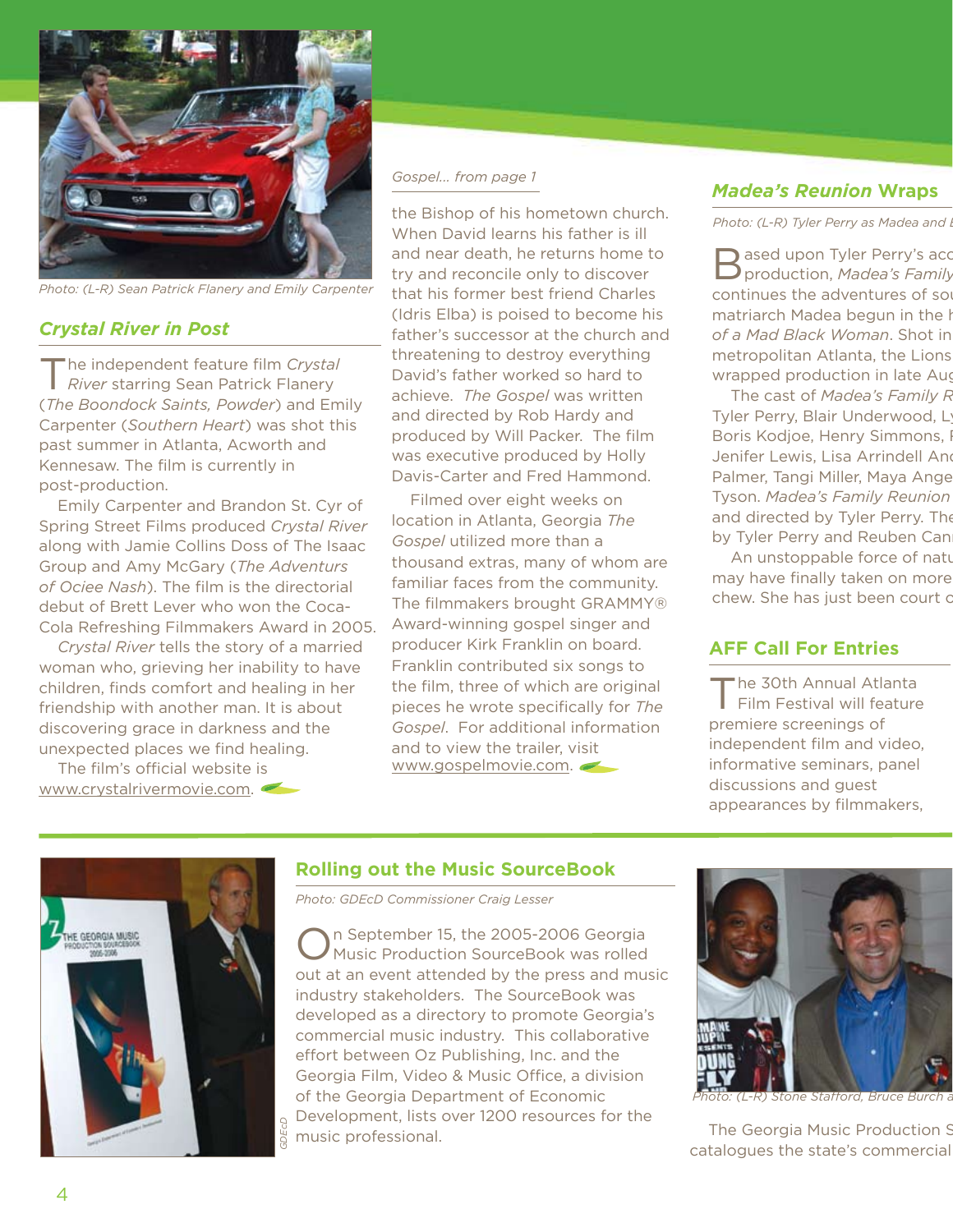

#### *Photo: (L-R) Tyler Perry as Madea and Blair Underwood*

Baimed stage production, *Madea's Family Reunion*  uthern nit film *Diary* and around Gate film gust. The cast of *Madea's Family Reunion* includes ynn Whitfield, Rochelle Aytes, derson, Keke lou and Cicely was written e film is produced non. are, Madea than she can ordered to be in



charge of Nikki, a rebellious runaway, her nieces Lisa and Vanessa are suffering relationship trouble and through it all she has to organize her family reunion. As the reunion approaches Madea must use every tactic in her arsenal to keep the peace and her family together.

video artists and media professionals from around the world. The festival boasts over \$100,000 in cash and in-kind prizes and Academy® Award qualifying narrative shorts competition.

Independently produced works that have originated

on film or video of any length or genre can be submitted. The deadline for entries is February 3, 2006. Applications are available online at www. imagefv.org For additional information call 404.352.4225 or e-mail aff@imagefv.org.



*Photo: (L-R) Stone Stafford, Bruce Burch and Bishop Carr*

 $\mathop{\text{sourceBook}}$ recorded

music resources including publishers, producers, studios, equipment, labels, instruments, educational opportunities and more. The book's cover story "Pioneers Build Respect for Georgia's Music Industry" written by Georgia Music Magazine publisher Lisa Love, chronicles 80 years of Georgia music history. The Oz Music and OzCetera sections highlight recent happenings in music, film, video and the creative arts around the state.

The 2005-2006 Georgia Music Production SourceBook will be available online at www. georgia.org in October. To receive a copy of the SourceBook, please call 404.962.4052 or visit the website and place your request online.

#### **Warner Bros. Project Wraps**

The *Untitled Chris Robinson Project*, a musicdriven coming of age story starring Tip Harris (also known as platinum-selling Southern rapper "T.I."), Jackie Long (*Playas Ball)*, Jason Weaver (*Drumline*), newcomers Lauren London, Evan Ross and Albert Daniels,



with Mykelti Williamson *Photo: Dallas Austin*

(*Ali*) and Keith David (*Mr. and Mrs. Smith*), has wrapped production in Atlanta.

Directed by acclaimed music video helmer Chris Robinson, who has worked with such platinum-selling hip-hop artists as Jay-Z, Snoop Dogg, Alicia Keys, Busta Rhymes and Usher, the film is an Overbrook Entertainment production produced by Overbrook partners Will Smith (*I, Robot* )and James Lassiter (*Hitch, Ali*), GRAMMY® Award-winning music and movie producer Dallas Austin (*Drumline*) and Jody Gerson (*Drumline*). The executive producers are Timothy M. Bourne (*Drumline*) and Tionne "T-Boz" Watkins from the platinum-selling group TLC. The screenplay is by Antwone Quenton Fisher (*Antwone Fisher*).

The *Untitled Chris Robinson Project* tells the story of four teens coming of age in a working class Atlanta neighborhood where hip-hop music and roller skating rule. As the group prepares for life after high school, challenges on and off the rink bring about turning points in each of their lives. The film is loosely based on Dallas Austin and Tionne Watkins' experiences growing up in Atlanta and hanging out at a local skating rink called Jellybeans. The film will be released in 2006 by Warner Bros. Pictures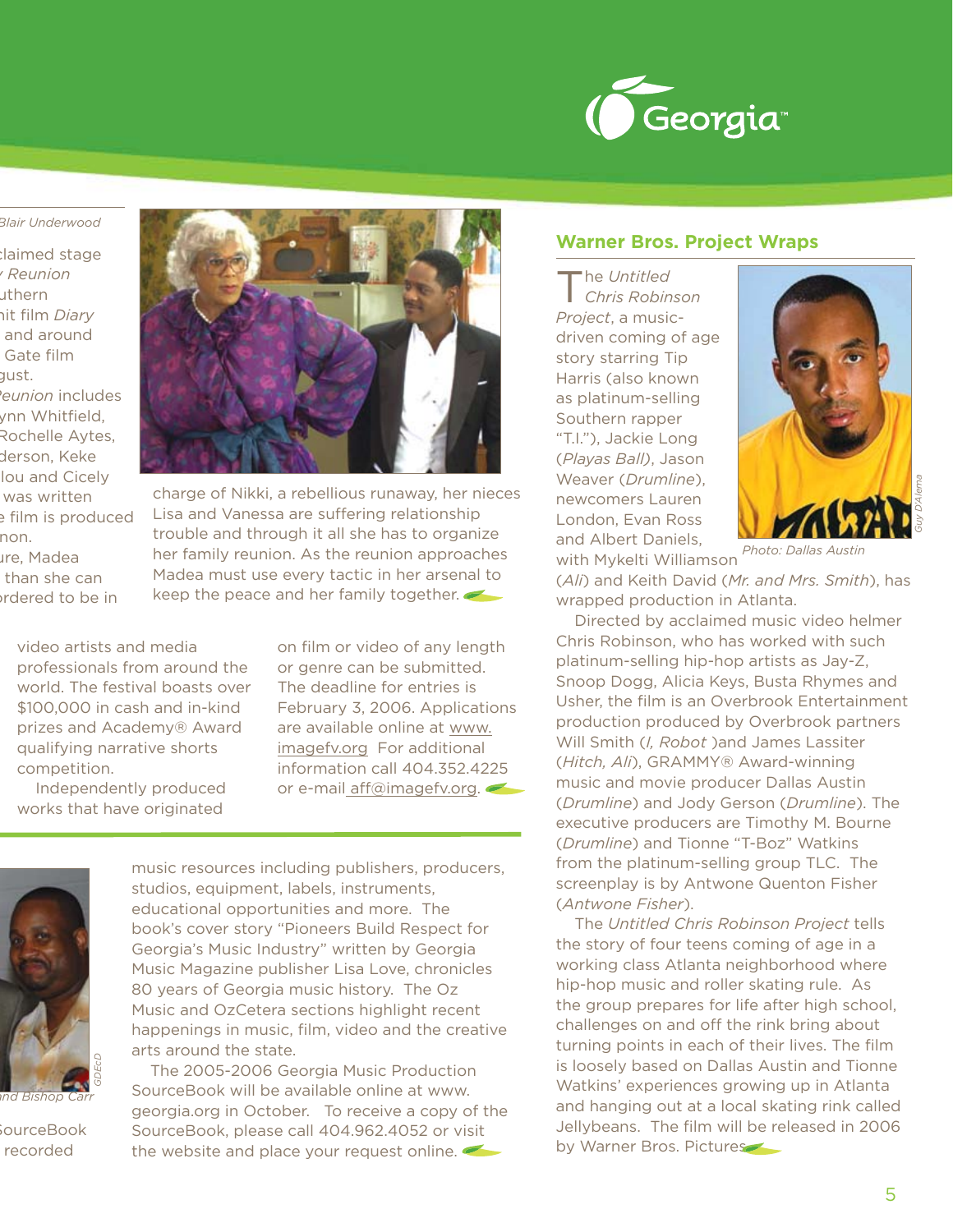#### **Association Announcements:**

- **Atlanta Urban MediaMakers Associa- tion, Inc.** (AUMAi) reflects the new generation of mediamaking. AUMAi's mission is to empower people through cultural diversity in animation, film and video. For more information on AUMAi's monthly meetings, visit www.urbanmediamakers.com or call 770.345.8048.
- **The Georgia Production Partnership** (GPP) is a statewide organization of filmmakers and film industry executives committed to keeping Georgia a film-friendly and competitive force in the film and video community. Meetings are generally held the first Tuesday of each month at noon. For membership information email info@georgiaproduction.org. Visit their website at www.georgiaproduction.org. •
- **IMAGE Film & Video Center offers** filmmaking workshops and screenings. For more information, contact IMAGE at 404.352.4225 or check the website at www.imagefv.org.
- **National Academy of Recording Arts & Sciences** (The Recording Academy): Established in 1957, the National Academy of Recording Arts & Sciences, Inc. is dedicated to providing educational opportunities and improving the cultural environment and quality of life for music and its makers. For more information, please visit www.grammy. com/atlanta.aspx.
- **NATAS/Atlanta**, the local chapter of the National Academy of Television Arts & Sciences. For information please call 770.414.8777.
- **Women in Film/Atlanta** (WIF/A), a non-profit organization founded in 1974, is dedicated to the education, promotion, support and unification of women working in or studying film, video and related creative and business fields. For information check the website at www.wifa.org.

### **Battaglia Tribecca Finalist**

A mazon.com in association with the Tribeca Film Festival recently announced the top five finalists in their online Short Film Competition. The seven minute World War II *Battaglia* directed by Atlanta's Owen Smith (*The Sugar Creek Gang* film series) and written by actor Jeff Rose (*Sugar Creek Gang's* Theodore Collins) of Marietta is a finalist. From now until October 28 votes can be cast for the \$50,000 winner by visiting www.Amazon.com/screeningroom.

Produced under the flag of Georgia-based studio The Film Refinery (www.FilmRefinery.com) Battaglia recreates events that Rose's grandfather experienced as a member of the 88th Infantry Division during a 1944 conflict on Italy's Battle Mountain. "While the specific events depicted in the film are fictional, the battle during which these extraordinary things take place is entirely grounded in historical fact," said Rose who plays an embedded journalist in the film.

*Battaglia's* exterior battle sequences were filmed in Jackson, Georgia with interior museum scenes that utilize the Marietta Museum of History. Two days of post production included extensive sound design and the creation of music for the original soundtrack.

To view *Battaglia* and the four other finalists please visit http://www.Amazon.com/screeningroom.

# **Film SourceBook Deadline**

Over 1100 companies and individuals involved in Georgia's production industry list in the Georgia Film & Video SourceBook. The SourceBook is the ultimate resource for producers and industry decision-makers. The Georgia Film, Video & Music Office distributes the book to qualified production professionals around the globe who are looking to make Georgia the home of their next production.



The SourceBook is used regularly as a resource once an out-of-state production locates in Georgia. Listings appear in the printed and online versions of the SourceBook and the listing individual or company receives a copy of the SourceBook. The web site where the SourceBook is published electronically, www.ozonline.tv, receives over 4 million page-views a year.

The deadline for the 2006 SourceBook is October 28, 2005. Go online to fill out a listing form at www.ozonline.tv.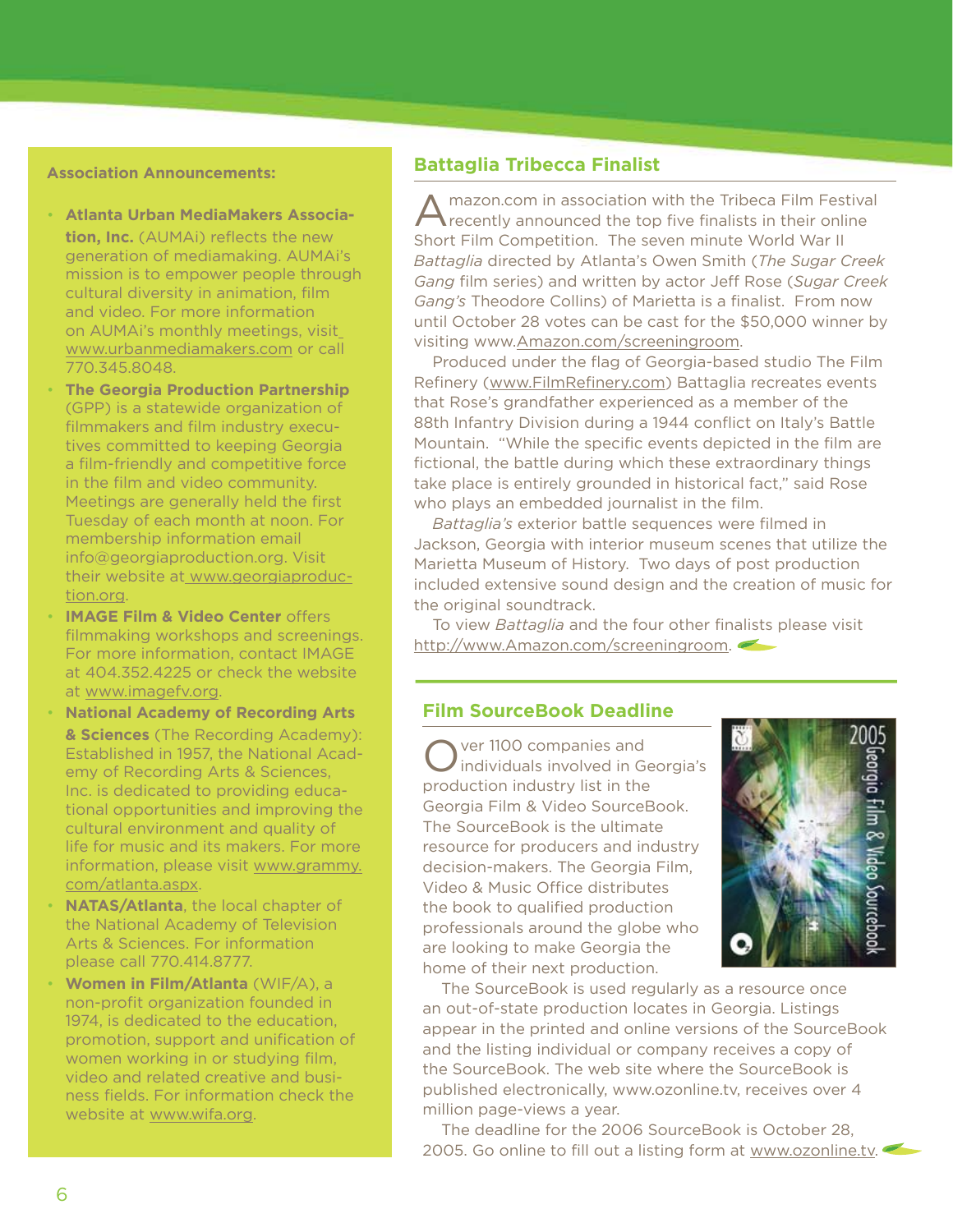

*Photo: (L-R) Diana DeGarmo and Dr. M. Bobbie Bailey*

*GA Musicians... from page 1*

GRAMMY® award-winner, multi-platinum recording artist, CMA "Female Vocalist of the Year" and Paulding county resident Patty Loveless

#### **Fest Fetes Burstyn & Lumet**

The eighth annual Savannah Film Festival hosted by the Savannah College of Art and Design has named director Sidney Lumet and actress Ellen Burstyn as the recipients of the festival's annual Lifetime Achievement Awards for directing and acting respectively. During the festival Walter Murch will be honored with a Lifetime Achievement Award for Sound and Editing with Don Bluth and Gary Goldman receiving Lifetime Achievement Awards for Animation. Natasha Richardson and Jeff Daniels will each receive Achievement in Cinema Awards during the festival scheduled for October 29-November 5.

In addition to awards presentations and special screenings, the festival holds a professional film competition as well as an international student film competition. Panel discussions and questionand-answer sessions will be lead by industry professionals, rising filmmakers and studio executives. Notable sessions include workshops presented by Kodak, a production panel featuring David Ladd and Alan Ladd Jr. and a case study featuring the production team from Food Network's *Paula's Home Cooking* with Savannah native Paula Deen. "Coffee Talk," an informal workshop for students and film professionals to discuss the industry, is also held daily.

The festival website is www.savannahfilm festival.com.



was inducted into the Georgia Music Hall of Fame receiving her Performer Award from Governor Sonny Perdue. Dove Award-winner, GRAMMY® nominated faith-based group NewSong, known for 17 number one radio singles. received the Group Award. The Sunshine Boys, formed in 1941, were also inducted into the Hall of Fame, receiving the "Mary Tallent Award." The 2005 Non Performer Award was presented to Doug Johnson, Giant Records president and songwriter who has been in the music business for over 20 years.

For more information about the Georgia Music Hall of Fame, please visit www.gamusichall.com.

## **TUBE Teams with TWC**

The Weather Channel (TWC) completed a series of projects with TUBE in August including a 40-minute program for Comcast *On Demand* and promos for three new upcoming shows this fall on The Weather Channel. Completed in one day, Greg Partridge of TUBE edited down over 3 hours of *Hurricane Katrina* footage into a chronological timeline covering the hurricane's destructive path from Florida to New Orleans.

TWC producer Pat Piper contracted TUBE to provide online, sound design and graphics packages for three promos which will be used as sales tapes to generate advertising and interest for new shows: *The Weather Channel Top 10*, a clip show highlighting the hottest cities to the windiest cities; *It Could Happen Tomorrow*, a show that asks the question, "what if a natural disaster hit home in your back yard" and *Full Force Nature*, displaying the awesome power of nature and how life can be transformed in an instant. Chris Downs and Alan Hettinger created motion graphics for the promos, mixing 2D and 3D elements from After Effects and Cinema 4D. Sound design and mix-to picture were performed in TUBE's ProTools HD suite.